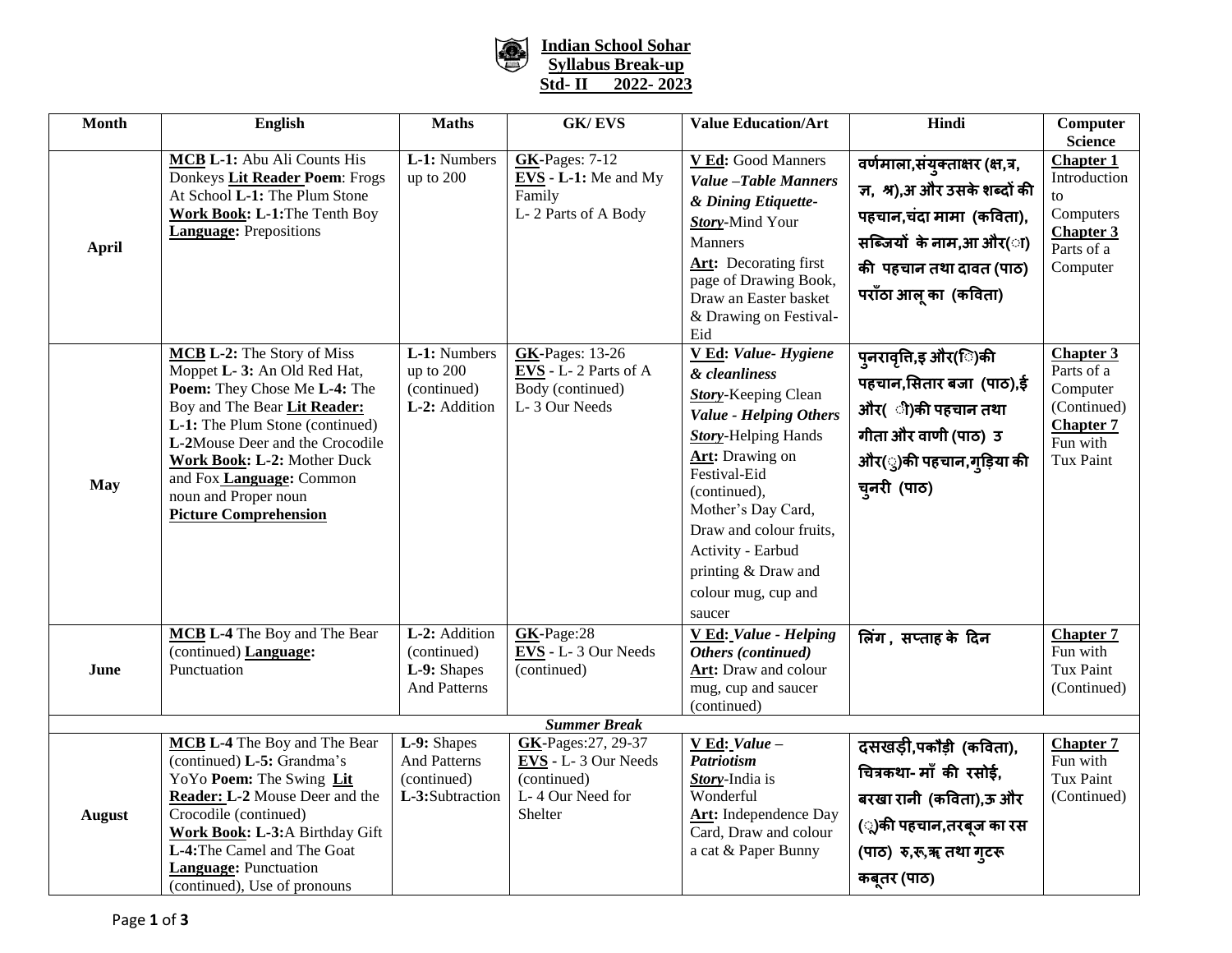| September           | MCB L-6: Barry The Bat Lit<br>Reader L-3: Wise Little Abdul<br>Poem: Somersaults Work Book:<br>Test-1L-5: A Letter from a<br>Grandchild Language: Use of<br>my, his, her, your, our, its, their<br>Action words<br><b>Reading Comprehension</b>                                                                    | L-3:Subtraction<br>(continued)<br>L-4:Numbers<br>up to 1000<br>L-5: More<br>Addition                   | $GK-Pages:38-49$<br>$EVS - L - 5$ Good<br>Manners and Safety<br>Rules<br>L-6 Places of Worship<br>L-7 Neighbourhood | V Ed: Value - Honesty-<br><b>Story-Be Truthful</b><br>Art: Onam Card,<br>Draw a Scenery-boat<br>sailing, Draw and<br>colour a duck &<br>Draw and colour an<br>engine                                          | पक्षियों के नाम,मकड़ी रानी<br>(कविता),पुनरावृत्ति,चित्र<br>वर्णन-मछलियों की<br>होशियारी,हाथी (कविता),ए<br>ओर(े) की पहचान तथा शेर<br>की दहाड़ (पाठ)                                  | <b>Chapter 7</b><br>Fun with<br>Tux Paint<br>(Continued)<br><b>Chapter 5</b><br>More about<br>the<br>Keyboard |  |
|---------------------|--------------------------------------------------------------------------------------------------------------------------------------------------------------------------------------------------------------------------------------------------------------------------------------------------------------------|--------------------------------------------------------------------------------------------------------|---------------------------------------------------------------------------------------------------------------------|---------------------------------------------------------------------------------------------------------------------------------------------------------------------------------------------------------------|-------------------------------------------------------------------------------------------------------------------------------------------------------------------------------------|---------------------------------------------------------------------------------------------------------------|--|
| October             | MCB L-6: Barry The Bat<br>(continued) Poem: Keep A Poem<br>in Your Pocket L-7: Doctor Nath<br>Lit Reader L-4: Peter Saves the<br>Village Work Book: L-5: A<br>Letter from a<br>Grandchild(continued) L-6: Why<br>Bats Hide in the Dark?<br><b>Language:</b> Action words<br>(continued), Opposites                 | $L-5$ : More<br>Addition<br>(continued)<br>$L-6:$<br>Subtraction of<br><b>Bigger</b><br><b>Numbers</b> | GK-Pages:50-53&55-57<br>$EVS - L - 7$<br>Neighbourhood<br>(continued)<br>L-8 Our Country and<br>Festivals           | V Ed: Value -Peace<br><b>Story-Ahimsa-</b> the<br>message of India<br><b>Art:</b> Vegetable<br>Printing, Stick drawing,<br>Paper Diyas & Draw<br>and colour a pumpkin                                         | ऐ और(ै)की पहचान,मैना उड़<br>गई (पाठ),गिनती,ओ<br>और(ो)की पहचान,तोता और<br>मोर (पाठ) तथा वचन                                                                                          | <b>Chapter 5</b><br>More about<br>the<br>Keyboard<br>(Continued)<br>Chapter 6<br>WordPad                      |  |
| <b>November</b>     | MCB L-8: Nikky's Dream L-9:<br>A Caterpillar's Voice Lit Reader<br>Poem: Do Not Be Afraid of the<br>Dark L-5: The Powerful King<br>Work Book: L-7 The Trees and<br>the Axe, Test- 2 Language:<br>Opposites (continued), Question<br>words, Countable and<br><b>Uncountable Nouns</b><br>Sequencing a picture story | $L-7$ :<br>Multiplication<br>L-8: More<br>Multiplication                                               | <b>GK-Pages: 58-65</b><br>EVS - L-8 Our Country<br>and Festivals<br>(continued)<br>L-9 Plants<br>L-10 Animals       | V Ed: Value -<br><b>Forgiveness</b><br>Story-Learning to 'say I<br>am sorry'<br>Art:Draw and colour a<br>car, Draw and colour a<br>cow, Pencil Shaving<br>Activity & Draw and<br>colour a Scenery -<br>Sunset | ओं और(ैं)की पहचान,लौकी<br>की बेल (पाठ),अं और(ं)की<br>पहचान,संचित की पतंग<br>(पाठ),अँ और(ँ)की<br>पहचान,मेले की सैर<br>(पाठ),शरीर के अंग, विलोम<br>शब्द तथा पर्यायवाची (एक<br>नाम और) | Chapter 6<br>WordPad<br>(Continued)                                                                           |  |
| <b>December</b>     | MCB L-9: A Caterpillar's Voice<br>(continued) Lit Reader Poem:<br>That's What You Think Work<br><b>BookL-8:</b> A Return Gift<br>Language: Countable and<br>Uncountable Nouns (continued)<br>Simple Present Tense<br><b>Sequencing a story</b>                                                                     | L-8: More<br>Multiplication<br>(continued)<br>$L-10$<br>Measurement                                    | <b>GK-Pages:66-71</b><br>$EVS - L - 10$ Animals<br>(continued)                                                      | $V Ed: Value - Caring$<br>for Nature<br><b>Story-Namit Learns a</b><br>Lesson<br>Art: Draw and colour a<br>butterfly & Draw and<br>colour a Santaclaus                                                        | मैं किसी को नहीं मारूँगा<br>(पाठ) तथा मेट़ो की सैर<br>$(TT\sigma)$                                                                                                                  | <b>Chapter 2</b><br>Uses of<br>Computers                                                                      |  |
| <b>Winter Break</b> |                                                                                                                                                                                                                                                                                                                    |                                                                                                        |                                                                                                                     |                                                                                                                                                                                                               |                                                                                                                                                                                     |                                                                                                               |  |